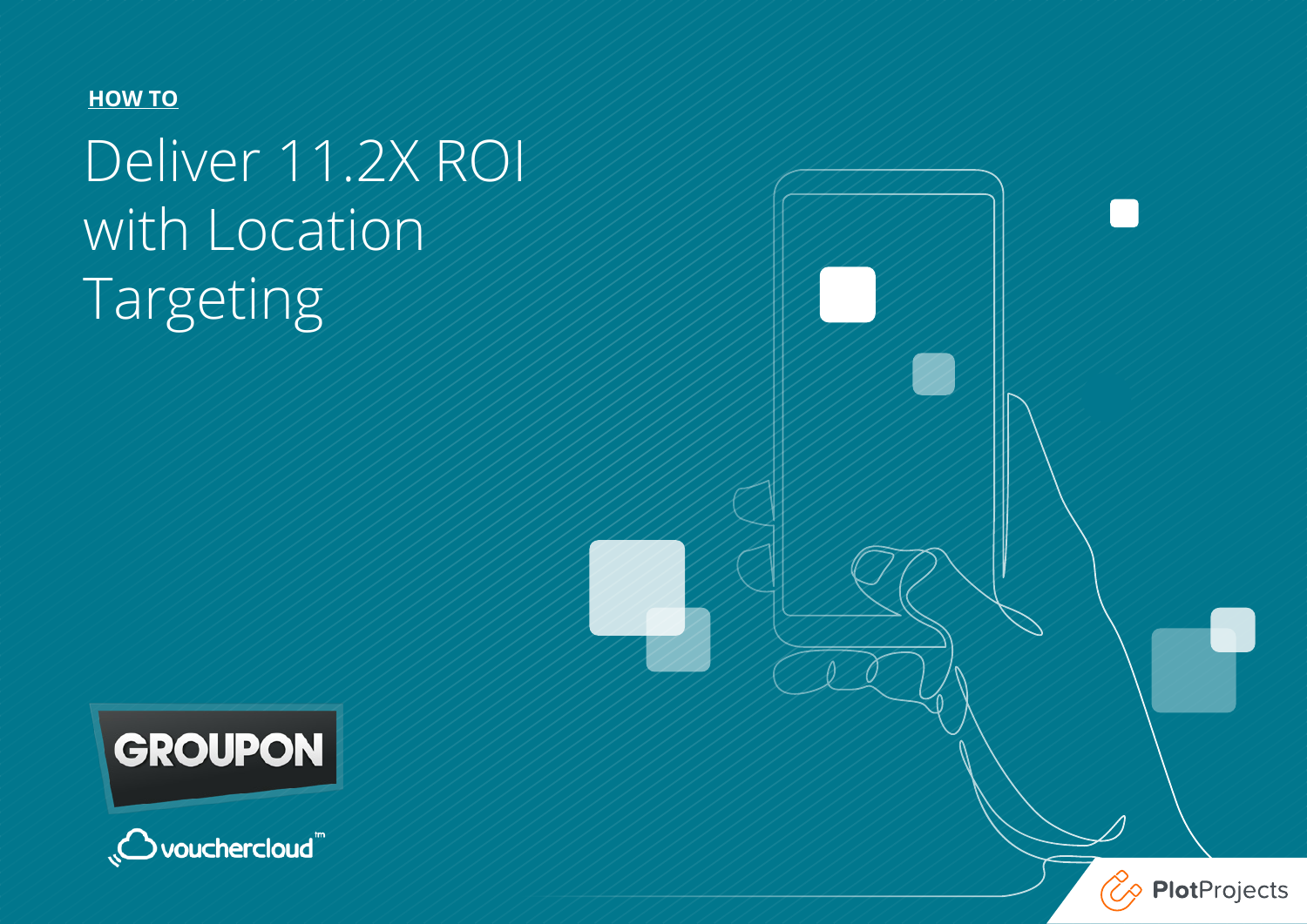#### About Vouchercloud

Vouchercloud, acquired by Groupon in 2018, is the UK's biggest money-saving mobile app; a large-scale platform providing vouchers to end-users from a range of globally known, and locally loved brands including GAP, Just Eat, Debenhams, Nike, British Airways, Ebay and Pizza Hut.

They wanted to offer clear, monetizable value to their advertisers, at scale, by delivering context-fueled experiences to their users. In this case study, you'll learn how Plot Projects' location-based solution helps Vouchercloud to deliver in-the-moment, relevant content to users, and present a product which delivers clear bottom-line on behalf of their advertisers.

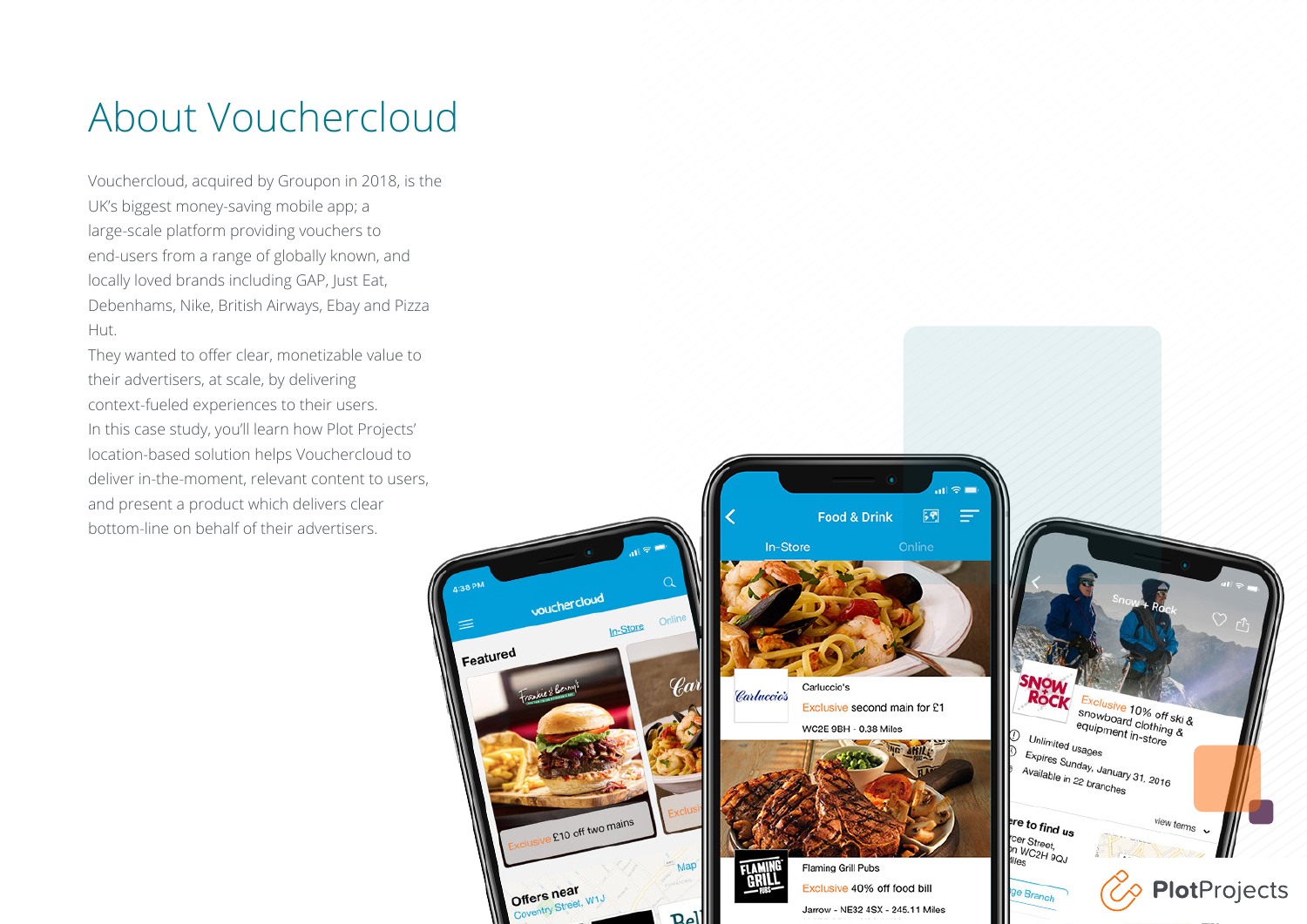#### THE CHALLENGE

## **Increasing engagement is a concern for many apps**

The average user has 33 apps on their device, but uses few - with 75% of users not returning to an app even the day after downloading it.

#### *How can you keep users engaged with your app, stand out above the rest, and deliver determinable ROI to advertisers?*

#### *What is it that stops people from opening, tapping & converting?*

With vouchers at the core of their business Groupon's Vouchercloud sought to boost app user engagement as part of their multi-channel strategy; orchestrating location-based targeting with web and email promotions to ultimately increase voucher redeem-rate.

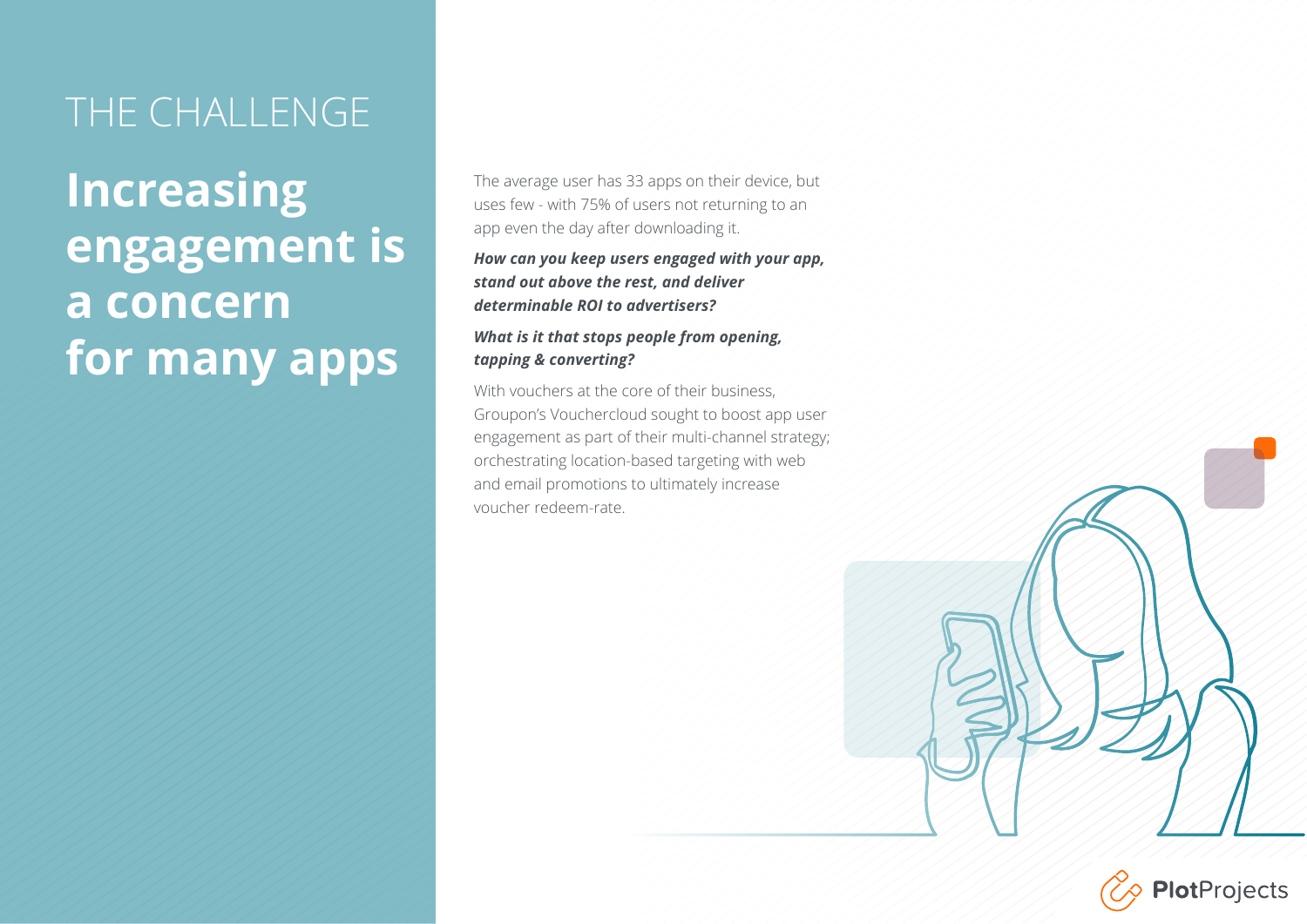#### THE SOLUTION

**Offering coupons to users, just as they can redeem them**

Phones have become an extension of people, and Vouchercloud understands that being a useful addition to someone's real life at a precise place and time, and seizing this window of opportunity, is crucial to increasing coupon redemption rates, and value per user.

By presenting coupons only at the right at the moment users needed them - as they approached or stayed around one of their advertiser locations - Vouchercloud can avoid information fatigue, and remind their users to take advantage of the unmissable offer - which is both immediate, and at arms' reach.

*+25% redeem-rate increase of mobile coupons*

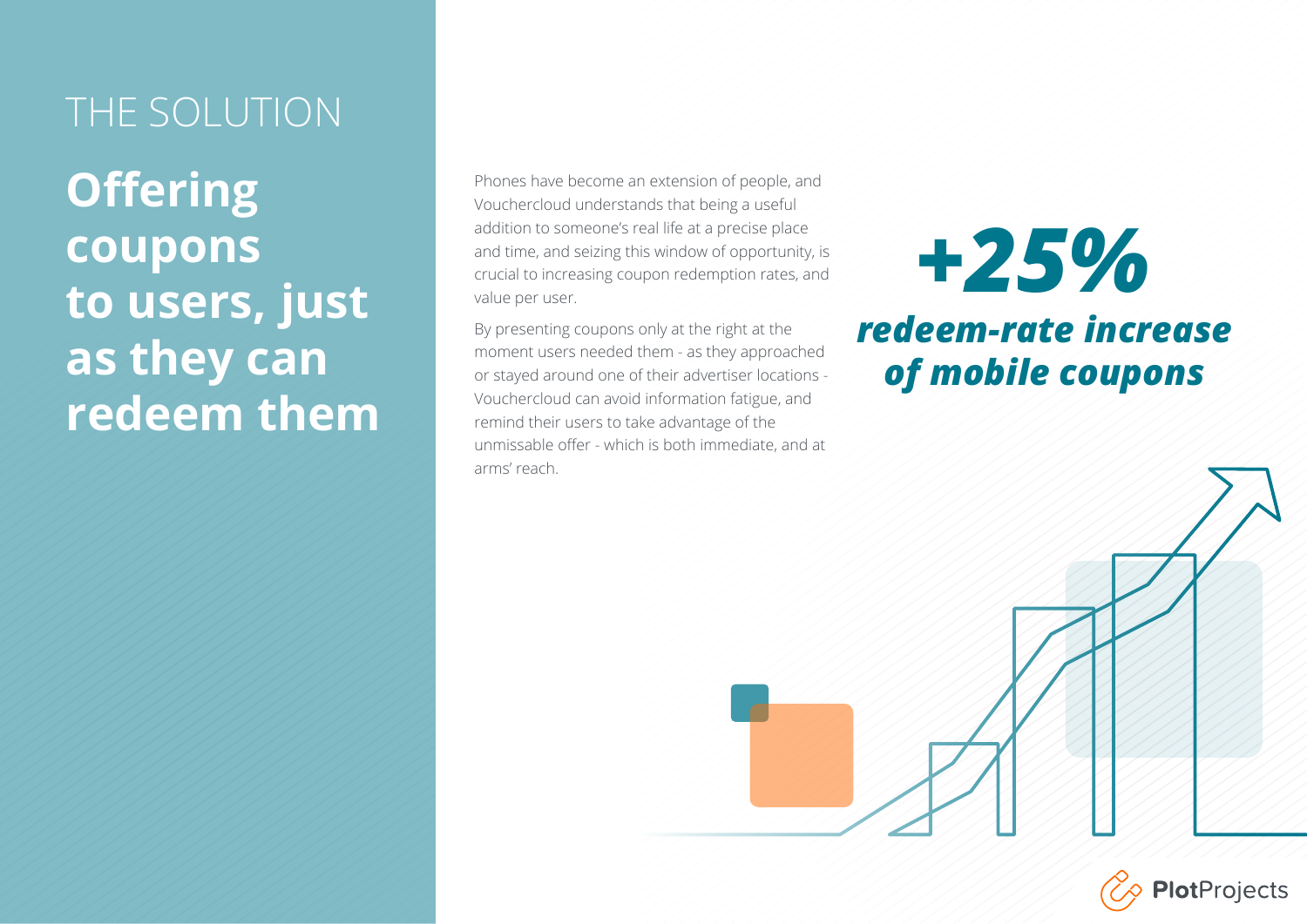### How did they do it?

#### *Create virtual perimeters of relevance, through geofencing.*

By using Plot Projects as a solution designed to harness valuable moments for users, Vouchercloud first created a series of geofences to define real-world areas of interest.

With these geofences as a baseline, Vouchercloud divided their campaign into several components:

- **1. Define** audience with geofences
- **2. Engage** with Location-based Notifications
- **3. Scale** with Campaign Management
- **4. Control** and moderate with Anti-Spam Tool
- **5. Analyze** with Location Analytics



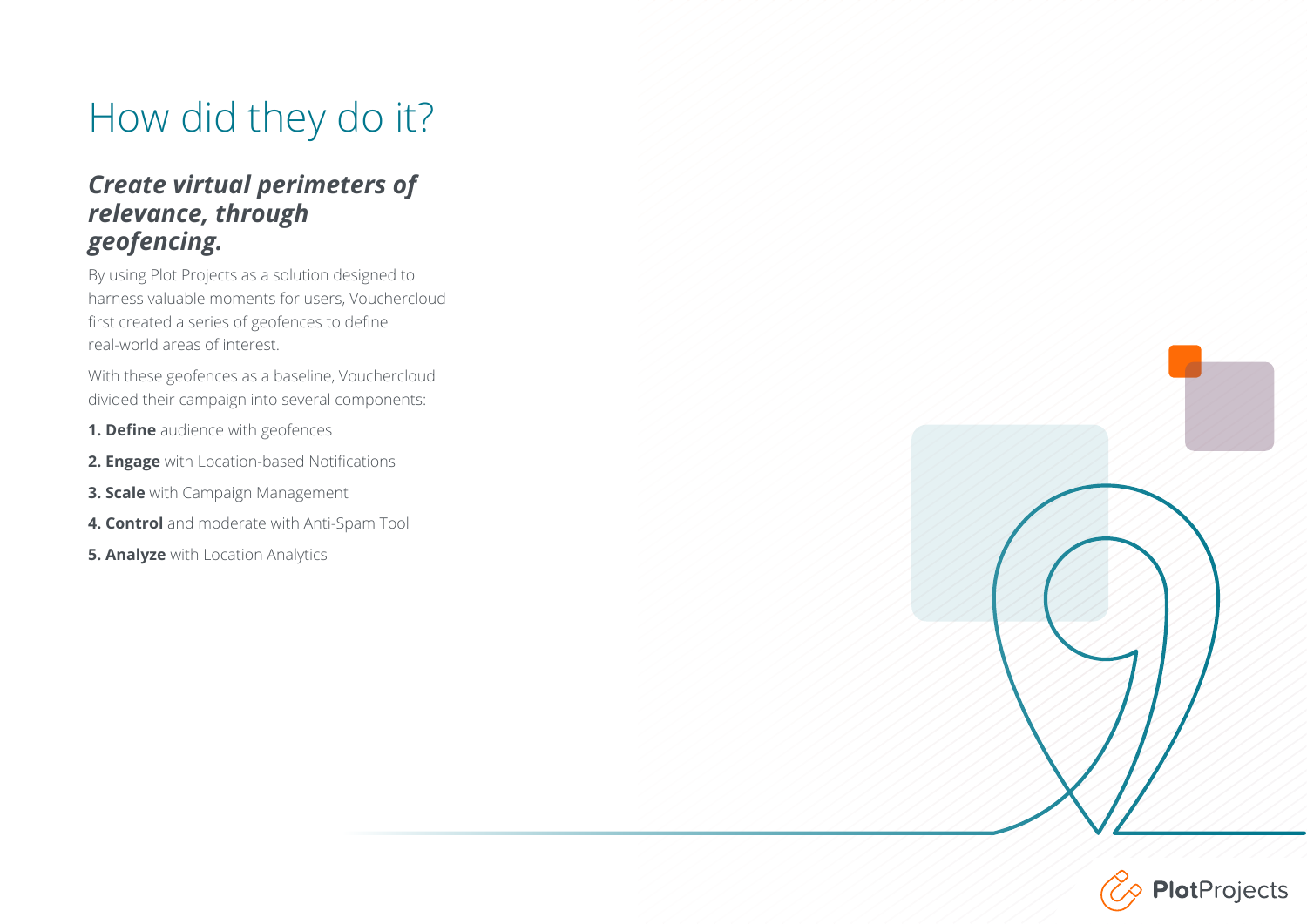### **1. Define an audience** with geofences

Geofences are at the heart of Vouchercloud's campaign, and they can quickly and easily create geofences around advertiser locations, with the flexibility they need to define different parameters and specifics.

Ranging between 50 and 1000 meters depending on the location, Vouchercloud can adjust both the radius, and the active time-period of geofences for example only allowing them to trigger messages during the opening hours of a store or restaurant.

Then, by grouping geofences into campaign groups or labels which fit for them and their advertisers, they can activate or adjust geofences in just a click.



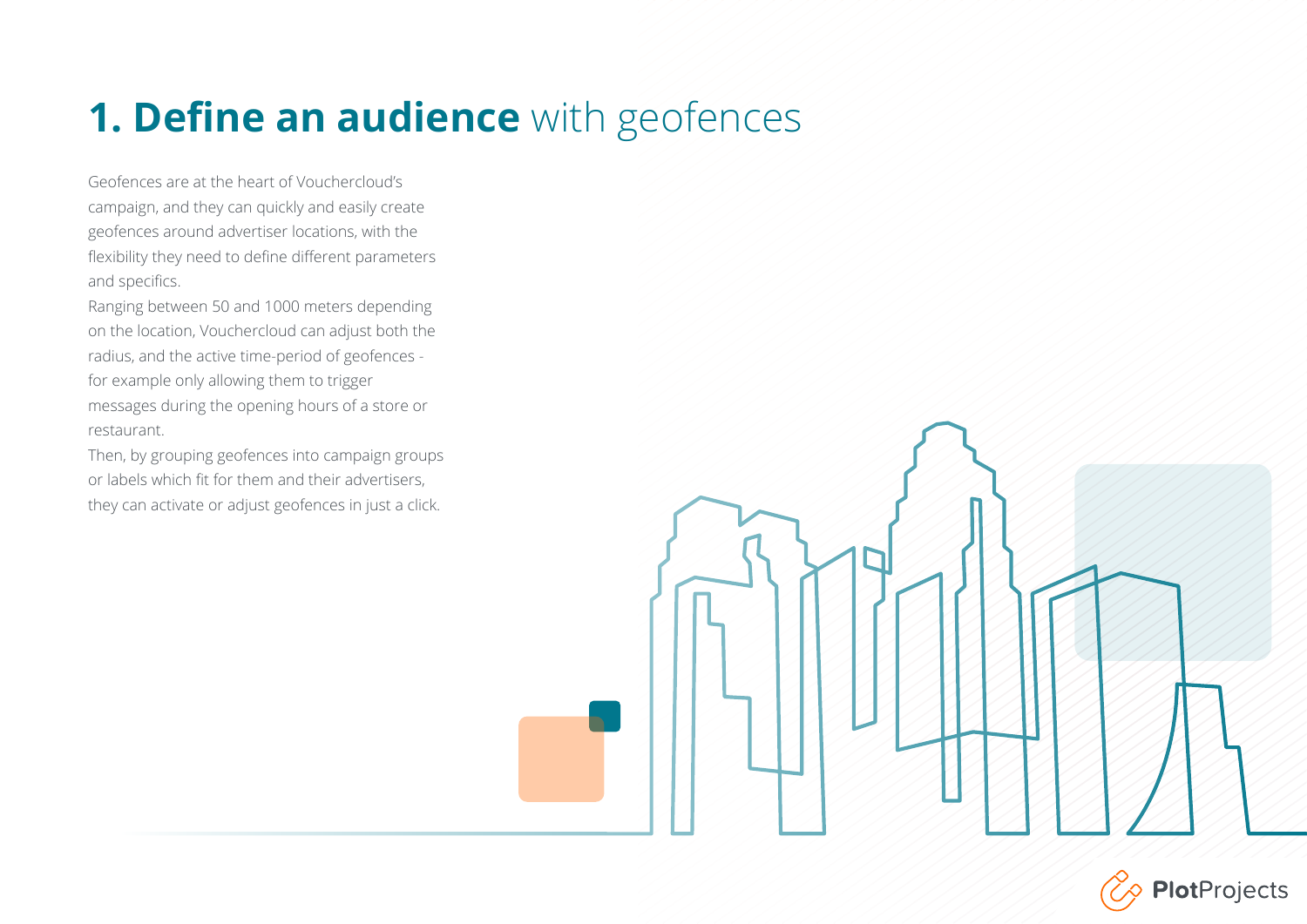### **2. Engage** with location-based notifications

Time to create urgency, and convert users. Vouchercloud cuts through the marketing clutter by sending their app user a push notification only when a relevant voucher is redeemable from a place in their vicinity - i.e. when he or she enters, remains in, or exits one of the predefined geofences.

Using the Plot Projects dynamic notification center, Vouchercloud can pre-populate placeholder messages with personalized content elements shown on the right.

Not only does it make their campaign scalable, but Vouchercloud can also attach custom-links to their location-based notifications, to make sure relevant app pages appear when they're opened. This means a seamless journey for the user, and a higher sale conversion and redeem-rate to show

for it.

 $9:41$ Tuesday, September 12 O VOUCHERCLOUD now You are near Vodafone Oxford St. Get 50% off on Dr. Dre headphones!

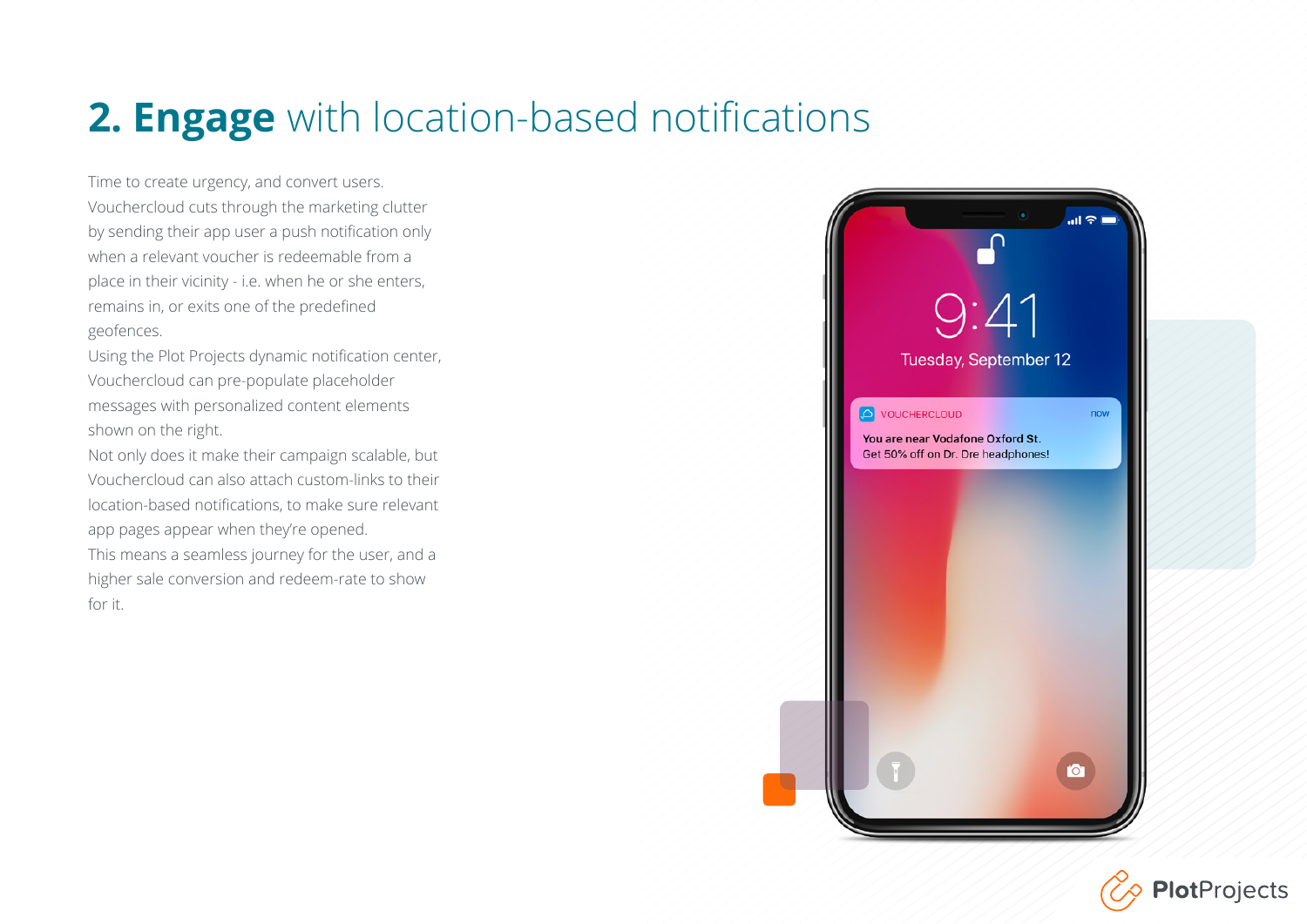### **3. Scale** with campaign management

It is important for a large mobile publishers like Vouchercloud to run location-based targeting at scale.

With Plot Projects' Campaign Management feature, Vouchercloud can easily set up, manage and optimize +1000 national and local campaigns with over 18,000 geofences for their multiple advertiser locations across the UK, Netherlands, and South Africa.

With numerous advertiser locations, Vouchercloud has a large database to target; and this database also needs regular updates.

#### *Efficiency, automation and scale*

Plot Projects provides them with a bulk upload of geolocations to reduce manual work in the dashboard or via API. Plot Projects Campaign Management also makes it possible for them to attach a location based notification to an unlimited amount of related locations.



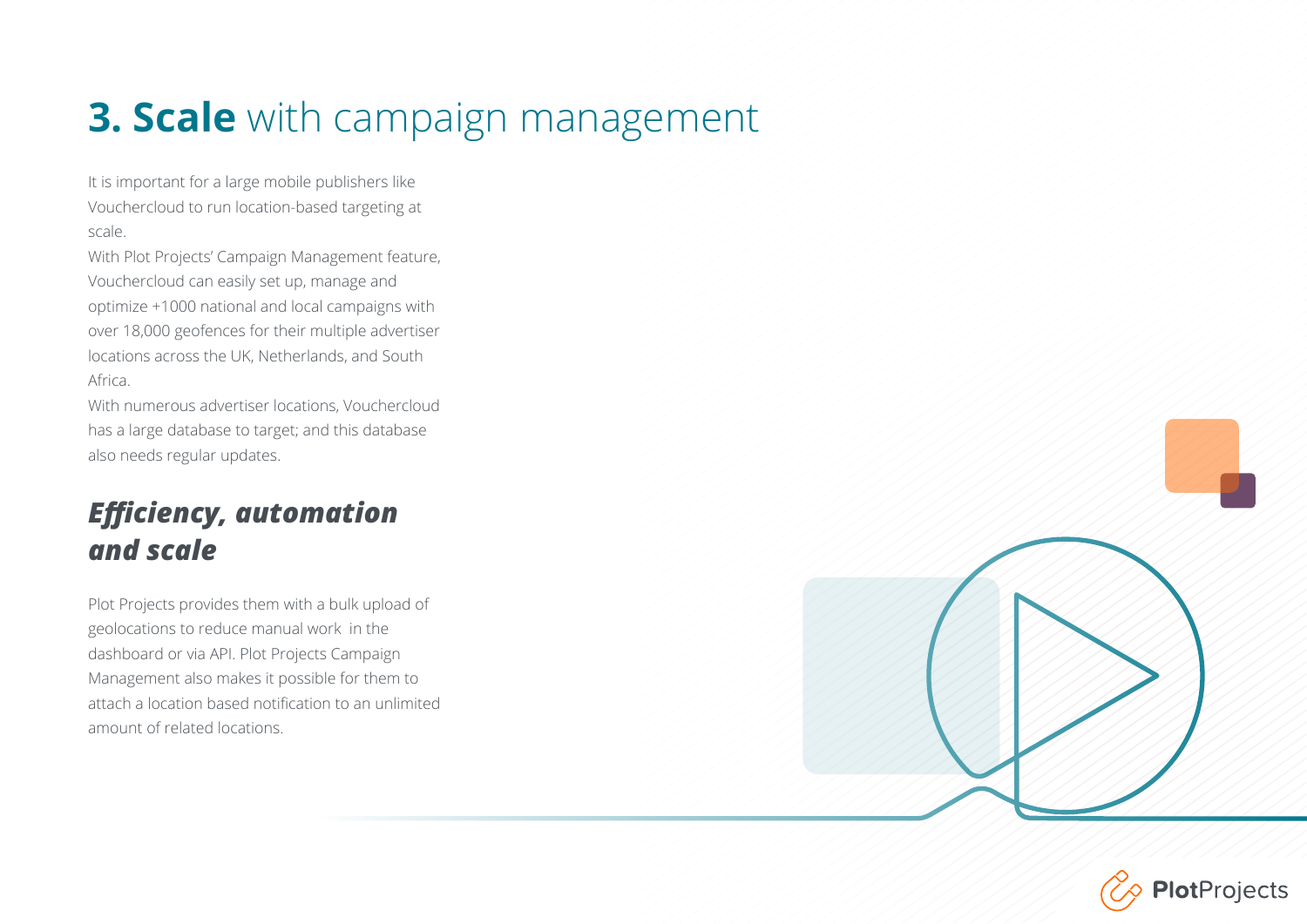### **4. Control and moderate** with an anti-spam tool

To help Vouchercloud prioritize their notifications and avoid bombarding their app users with multiple offers in areas with high store density (e.g. London has over 400 locations), they used Plot Projects' cool-down solution. This meant defining a specific time-frame of silence before another notification could be received by a user, avoiding duplicate sends, and improving freshness making offers more relevant and precise. In some cases, this means using a 'no resend' cap, which stops another message being delivered to the same user who leaves a location, and then re-enters again.

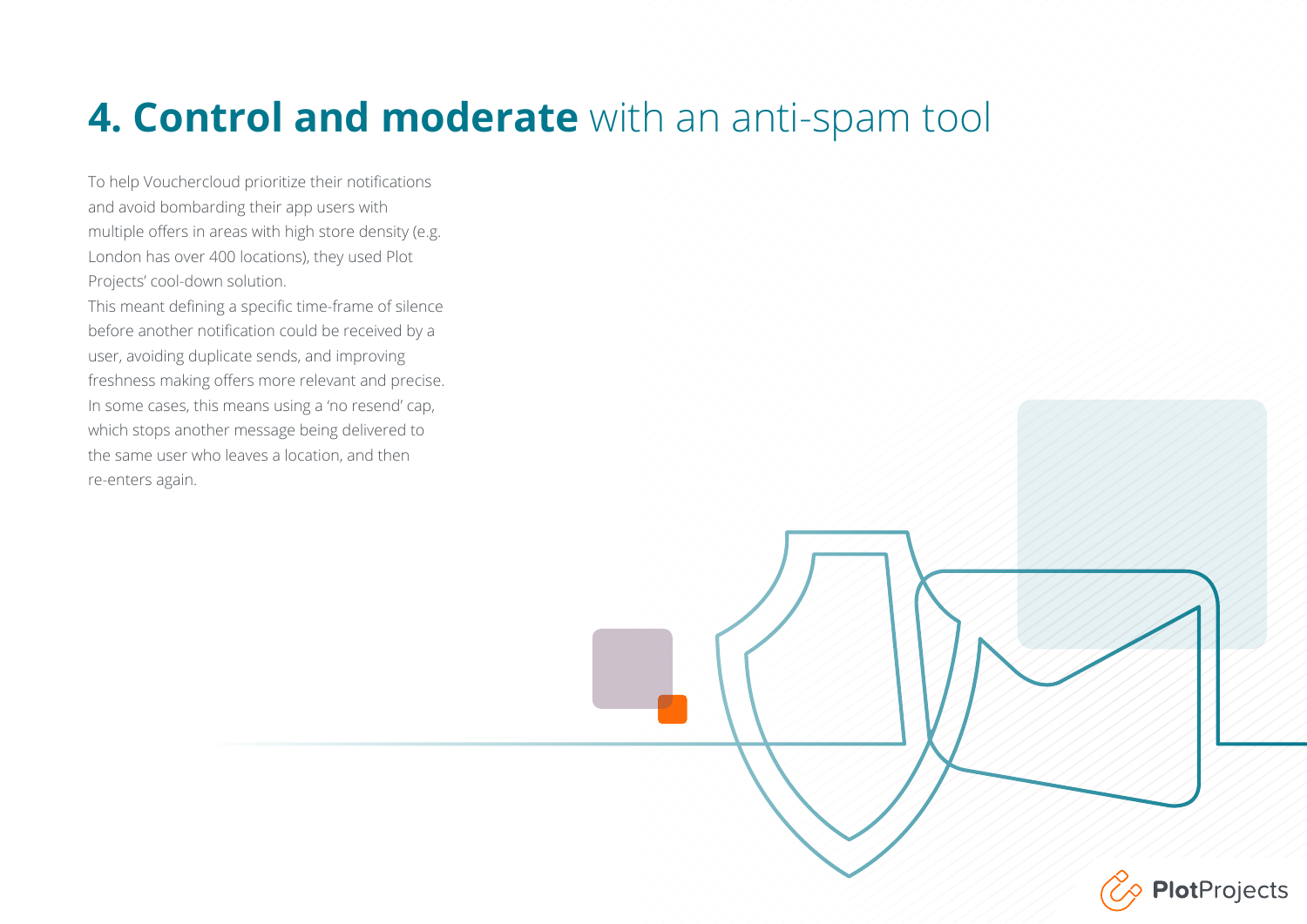### **5. Analyze** and demonstrate value, with location analytics

**PlotProjects** 

An extensive Plot Projects analytics dashboard means Vouchercloud can measure the success of campaigns, and share valuable customer-based insights with their advertisers:

- **•** Discovering the total number of notifications sent and opened during a campaign
- **•** Measuring Click-Through Rates (CTR)
- **•** Drawing custom reports generated for specific campaign parameters.
- **•** Combining aggregated location analytics across channels, to understand their overall campaign and app performance
- **•** Getting a full breakdown of data specific to a single geofence.

Which geofences are performing well by campaign, and which ones aren't? This helps Vouchercloud make better use of resources, as well as demonstrate value.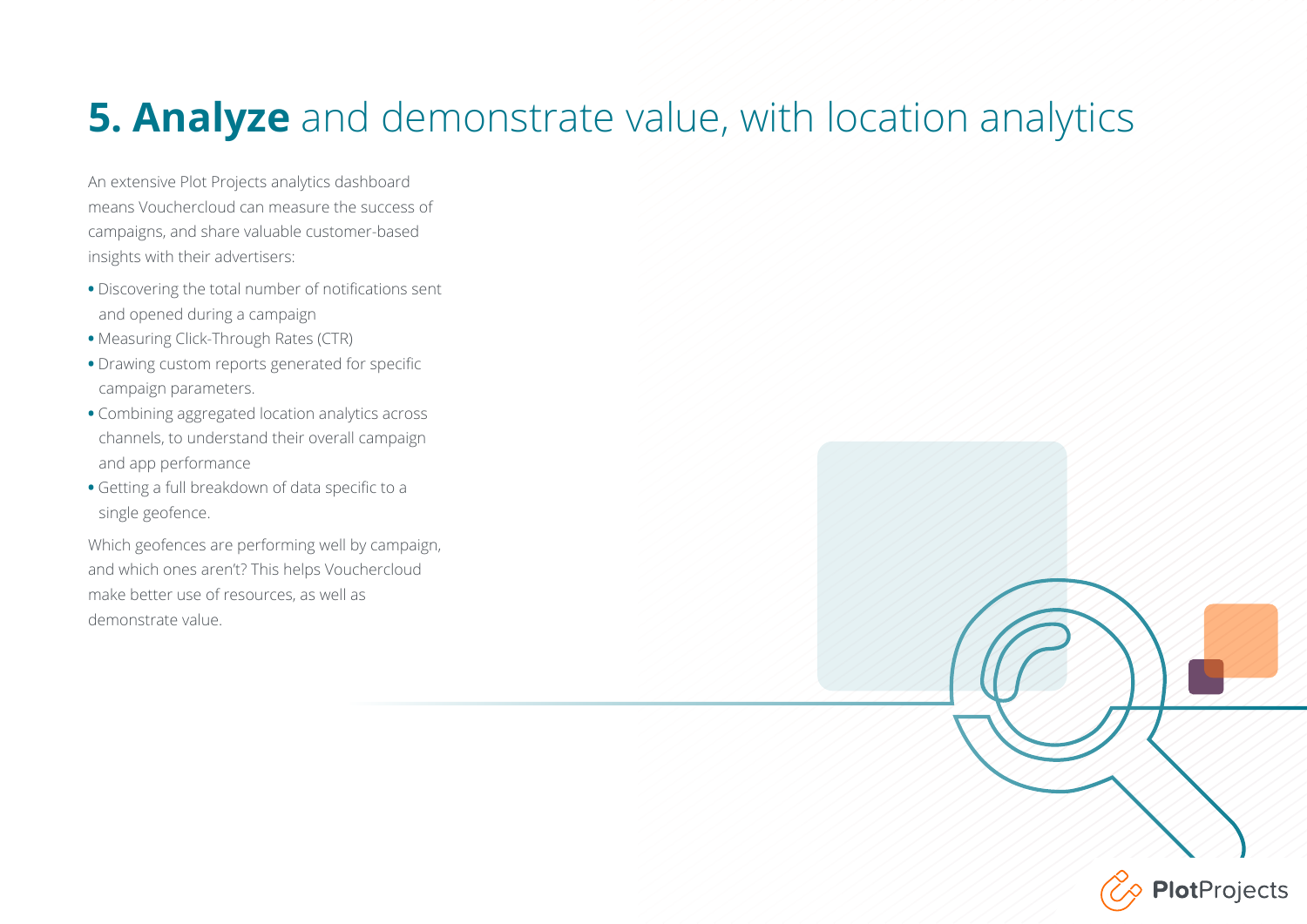#### Results

The end-result for Vouchercloud balances exceptional, in-the-moment customer experience, and commercial value, by converting and monetizing users in a scalable and sustainable way. It demonstrates the sheer power of content when delivered in context - reaching users via mobile in a way which is less intrusive. Simultaneously, Vouchercloud can create an urgency and immediate relevance which is hard for people to pass up.

# *11.2X ROI*



*notification open-rate +15%* 

*clear demonstration +15% of value*

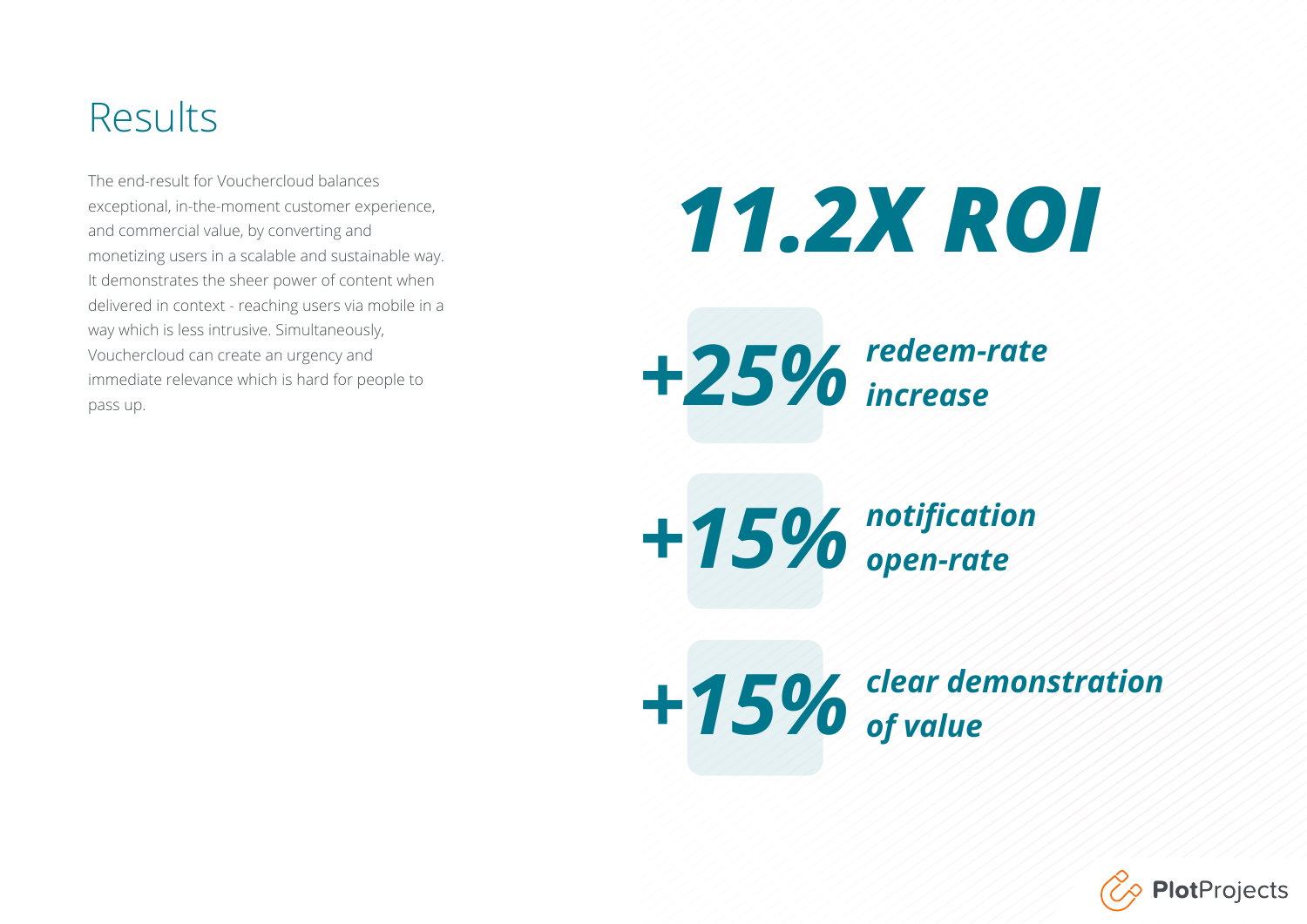# TESTIMONIAL **What they said**

"Plot Projects helped us to boost coupon exposure and redemptions well beyond expectations (+25%). We were able to successfully monetize our users and drive more business with existing & new clients."



**Robert Downes** Head of Commercial Partnerships

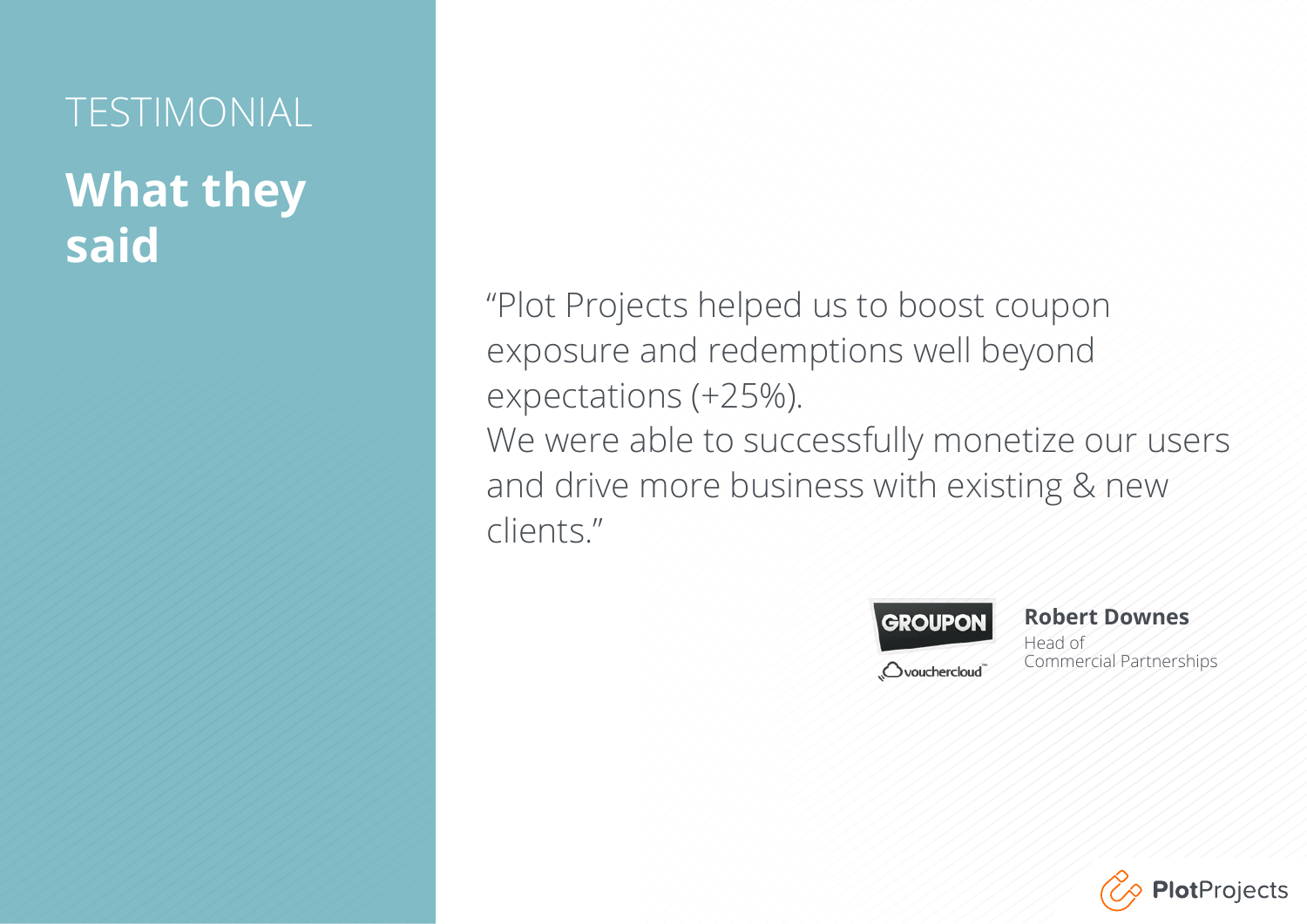#### Top companies trust Plot Projects